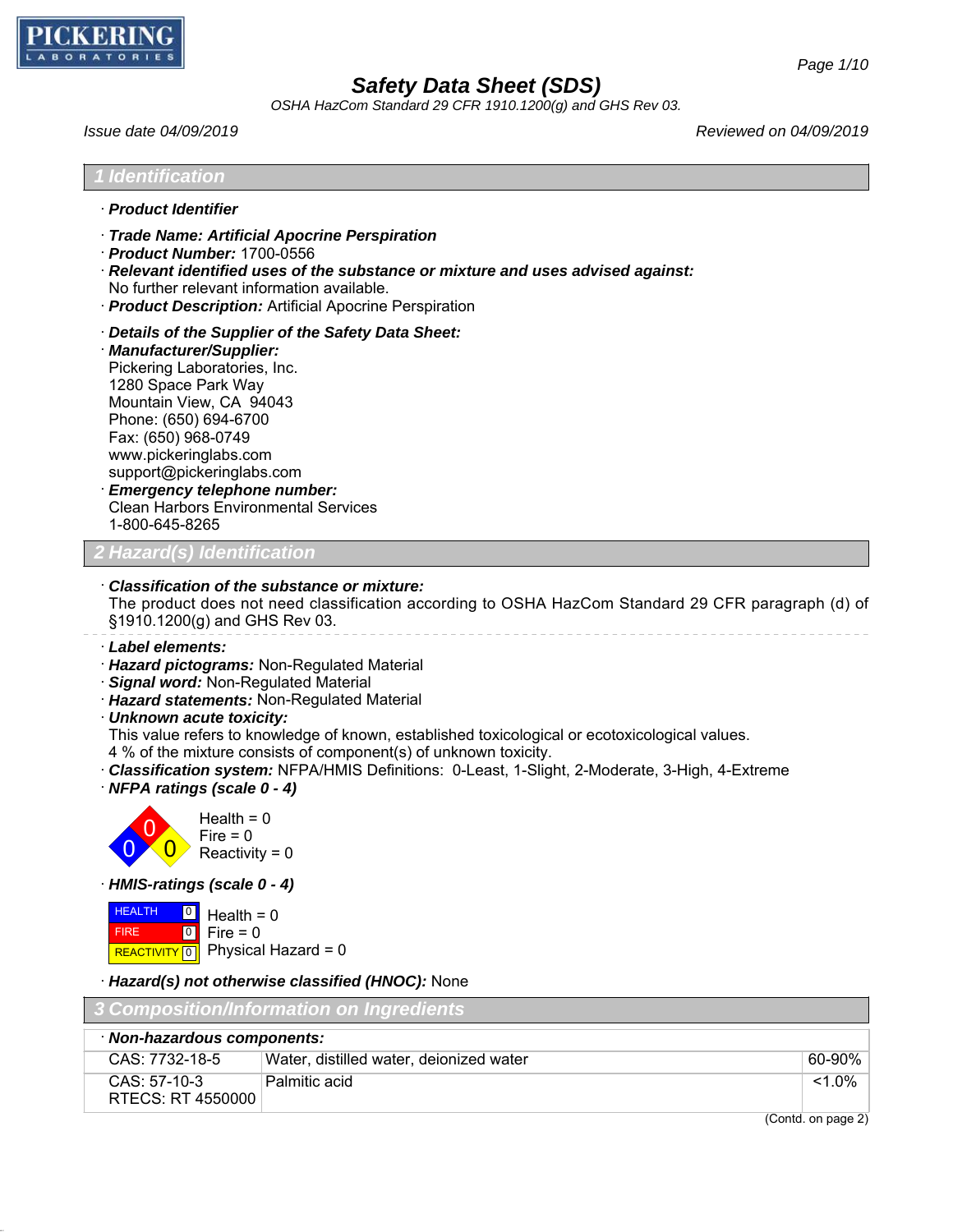

*OSHA HazCom Standard 29 CFR 1910.1200(g) and GHS Rev 03.*

*Issue date 04/09/2019 Reviewed on 04/09/2019*

## *Trade Name: Artificial Apocrine Perspiration*

| CAS: 8001-25-0<br><b>RTECS: RK 4300000</b> | Virgin Olive oil                                                                                    | $1.0\%$   |
|--------------------------------------------|-----------------------------------------------------------------------------------------------------|-----------|
| CAS: 111-02-4<br>RTECS: XB6010000          | 2,6,10,15,19,23-hexamethyltetracosa-2,6,10,14,18,22-hexaene                                         | $< 0.5\%$ |
| CAS: 60-33-3<br>RTECS: RF 9990000          | linoleic acid, pure                                                                                 | $< 0.5\%$ |
| CAS: 57-88-5<br>RTECS: FZ 8400000          | Cholesterol                                                                                         | $< 0.5\%$ |
| CAS: 7647-14-5<br>RTECS: VZ4725000         | Sodium Chloride                                                                                     | < 0.5%    |
| CAS: 56-86-0                               | glutamic acid                                                                                       | < 0.5%    |
| <b>Chemical characterization: Mixtures</b> | · Description: Mixture of substances listed below with non-hazardous additions.                     |           |
| · Dangerous Components:                    |                                                                                                     |           |
| CAS: 57-11-4<br>RTECS: WI 2800000          | Stearic Acid, pure<br>Skin Irrit. 2, H315; STOT SE 3, H335; Eye Irrit. 2B, H320                     | $1.0\%$   |
| CAS: 112-80-1                              | oleic acid, pure<br>RTECS: RG 2275000 (1) Skin Irrit. 2, H315; Eye Irrit. 2A, H319; STOT SE 3, H335 | $< 1.0\%$ |
| CAS: 8002-74-2<br>RTECS: RV 0350000        | <b>Paraffin Waxes</b>                                                                               | $< 1.0\%$ |
| CAS: 102-71-6                              | Triethanolamine<br>Skin Irrit. 2, H315; Eye Irrit. 2B, H320                                         | $< 1.0\%$ |
| CAS: 57-13-6<br>RTECS: YR 6250000          | Urea                                                                                                | $< 0.5\%$ |
| CAS: 10326-41-7                            | lactic acid<br>Skin Irrit. 2, H315; Eye Irrit. 2B, H320                                             | 5%        |
| CAS: 8001-31-8<br><b>RTECS: GG6040000</b>  | Fractionated Coconut Oil (Caprylic/Capric Triglycerides)                                            | $< 1.0\%$ |

· *Additional information:*

The exact percentages of the ingredients of this mixture are considered to be proprietary and are withheld in accordance with the provisions of paragraph (i) of §1910.1200 of 29 CFR 1910.1200 Trade Secrets. Contains trace amounts of a variety of amino acids and minerals.

*4 First-Aid Measures*

· *Description of first aid measures*

· *General information:* No special measures required.

· *After inhalation:* Not anticipated under normal use.

· *After skin contact:* Immediately wash with water and soap and rinse thoroughly.

· *After eye contact:*

Hold eyelids apart and flush eyes with plenty of water for at least 15 minutes. Get medical attention.

· *After swallowing:*

49.0.1

Rinse mouth with water ensuring that rinse is not swallowed. Drink 2 glasses of water to dilute and induce vomitting by touching finger to the back of the victims throat. Get medical assistance immediately.

· *Information for doctor*

· *Most important symptoms and effects, both acute and delayed:* No further relevant information available.

· *Indication of any immediate medical attention and special treatment needed:*

No further relevant information available.

(Contd. on page 3)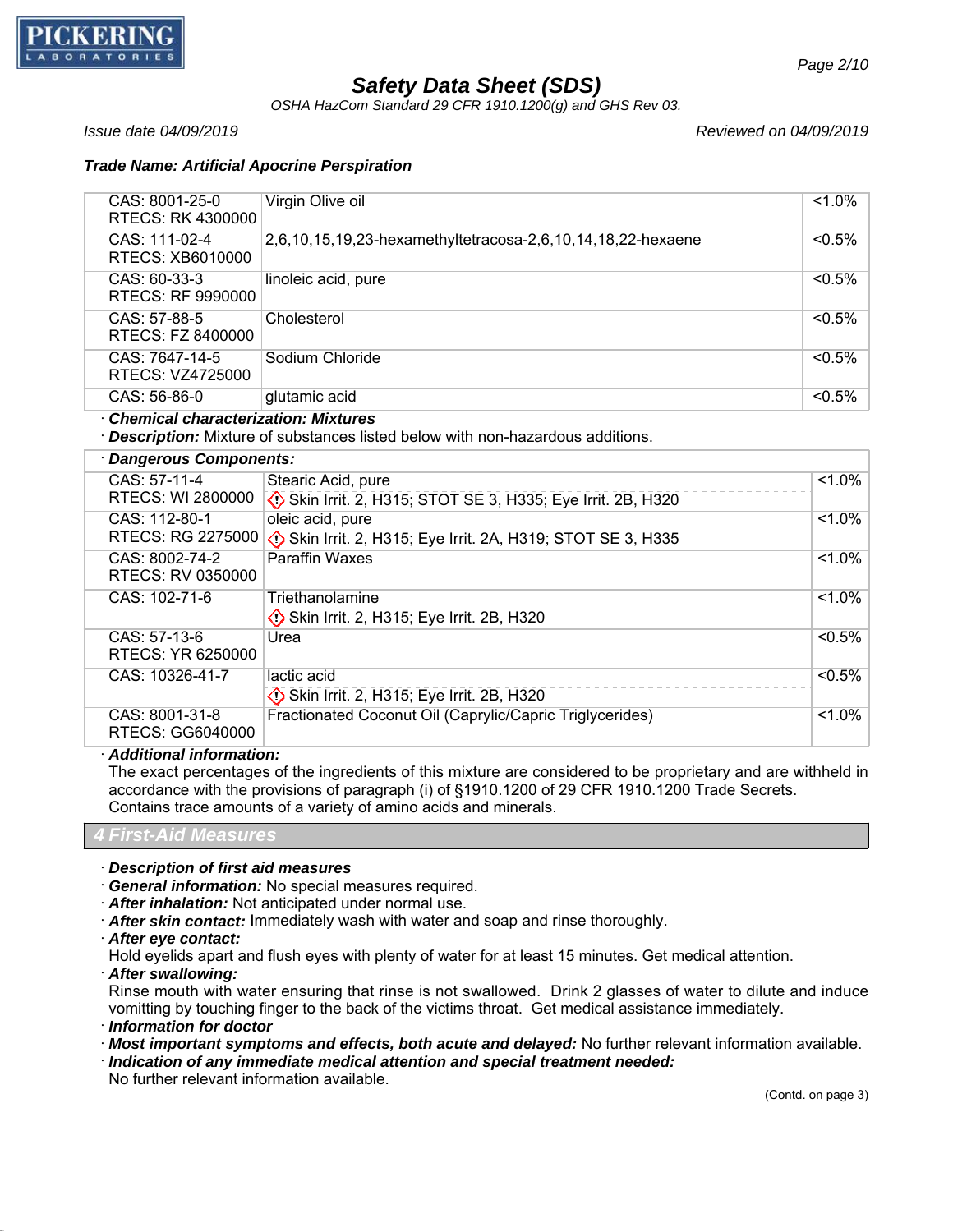

*OSHA HazCom Standard 29 CFR 1910.1200(g) and GHS Rev 03.*

*Issue date 04/09/2019 Reviewed on 04/09/2019*

*Page 3/10*

### *Trade Name: Artificial Apocrine Perspiration*

### *5 Fire-Fighting Measures*

- · *Extinguishing media*
- · *Suitable extinguishing agents:*
- CO₂, extinguishing powder or water spray. Fight larger fires with water spray or alcohol resistant foam.
- · *For safety reasons unsuitable extinguishing agents:* No further relevant information.
- · *Special hazards arising from the substance or mixture:* No further relevant information available.
- · *Advice for firefighters*
- · *Special protective equipment for firefighters:*

As in any fire, wear self-contained breathing apparatus pressure-demand (NIOSH approved or equivalent) and full protective gear to prevent contact with skin and eyes.

# *6 Accidental Release Measures*

- · *Personal precautions, protective equipment and emergency procedures:*
- Wear protective equipment. Keep unprotected persons away.
- · *Environmental precautions:* Do not allow to enter sewers/surface or ground water.
- · *Methods and material for containment and cleaning up:*
- Ensure adequate ventilation.

Absorb with liquid-binding material (i.e. sand, diatomite, acid binders, universal binders, sawdust). Dispose of the collected material according to regulations.

- · *Reference to other sections:*
- See Section 7 for information on safe handling.
- See Section 8 for information on personal protection equipment.
- See Section 13 for disposal information.

# · *Protective Action Criteria for Chemicals*

| $PAC-1$ :    |                                                                      |                          |
|--------------|----------------------------------------------------------------------|--------------------------|
|              | 57-11-4 Stearic Acid, pure                                           | 14 mg/m <sup>3</sup>     |
|              | 112-80-1 oleic acid, pure                                            | 220 mg/m <sup>3</sup>    |
|              | 111-02-4 2,6,10,15,19,23-hexamethyltetracosa-2,6,10,14,18,22-hexaene | $8.2$ mg/m <sup>3</sup>  |
|              | 102-71-6 Triethanolamine                                             | $15 \text{ mg/m}^3$      |
| 57-13-6 Urea |                                                                      | 30 mg/ $m3$              |
|              | 57-10-3 Palmitic acid                                                | $0.19$ mg/m <sup>3</sup> |
| .            |                                                                      |                          |

· *PAC-2:*

49.0.1

| FAUL.        |                                                                      |                          |
|--------------|----------------------------------------------------------------------|--------------------------|
|              | 57-11-4 Stearic Acid, pure                                           | 150 mg/m <sup>3</sup>    |
|              | 112-80-1 oleic acid, pure                                            | 2,400 mg/m <sup>3</sup>  |
|              | 111-02-4 2,6,10,15,19,23-hexamethyltetracosa-2,6,10,14,18,22-hexaene | 90 mg/ $m3$              |
|              | 102-71-6 Triethanolamine                                             | 240 mg/ $m3$             |
| 57-13-6 Urea |                                                                      | 280 mg/ $m3$             |
|              | 57-10-3 Palmitic acid                                                | 2.1 mg/ $m3$             |
| $PAC-3:$     |                                                                      |                          |
|              | 57-11-4 Stearic Acid, pure                                           | $910$ mg/m <sup>3</sup>  |
|              | 112-80-1 oleic acid, pure                                            | 15,000 mg/m <sup>3</sup> |
|              | 111-02-4 2,6,10,15,19,23-hexamethyltetracosa-2,6,10,14,18,22-hexaene | 540 mg/ $m3$             |
|              | 102-71-6 Triethanolamine                                             | 1,500 mg/m <sup>3</sup>  |
| 57-13-6 Urea |                                                                      | 1,700 mg/m <sup>3</sup>  |
|              |                                                                      | $\sqrt{2}$               |

(Contd. on page 4)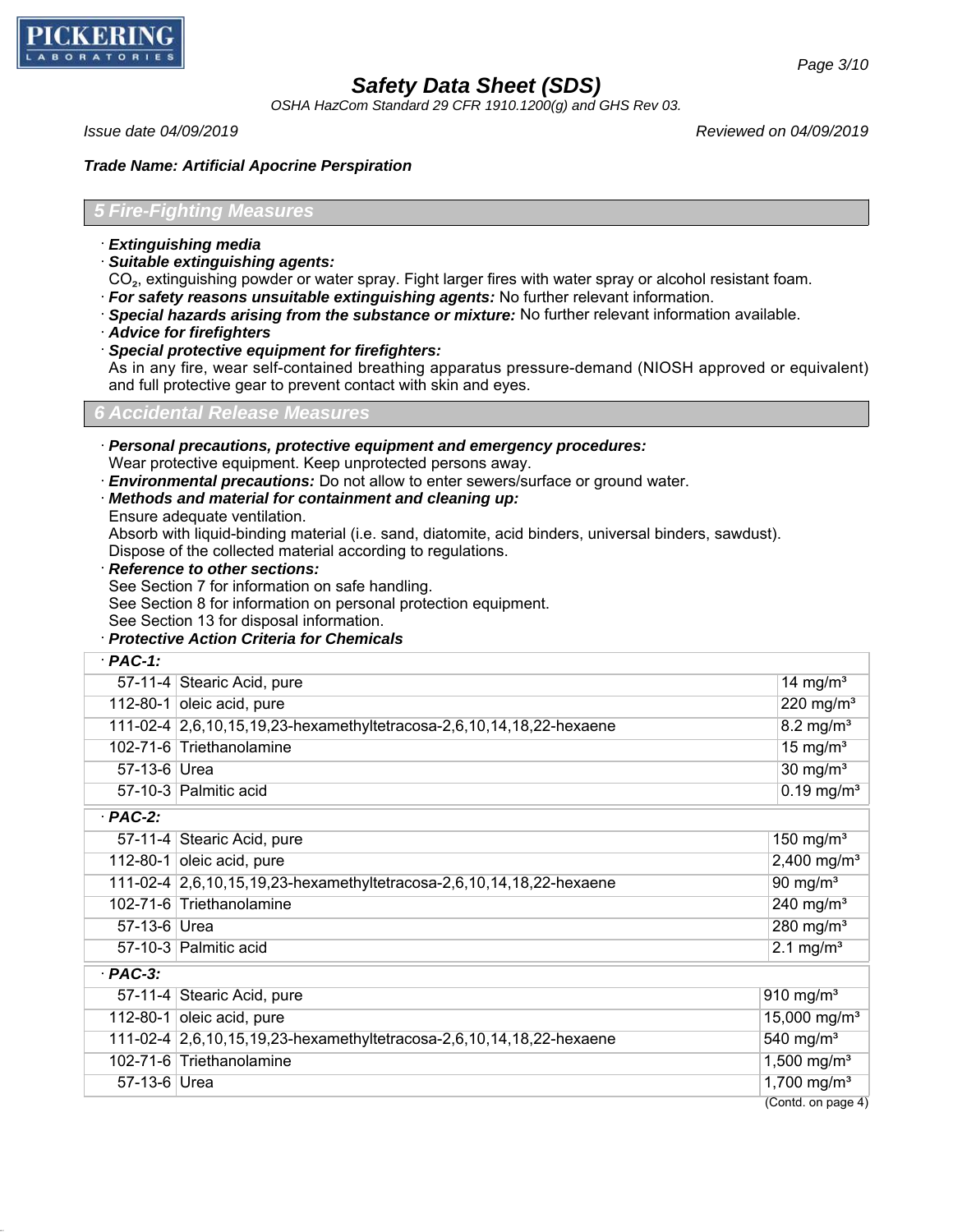

*OSHA HazCom Standard 29 CFR 1910.1200(g) and GHS Rev 03.*

*Issue date 04/09/2019 Reviewed on 04/09/2019*

*Page 4/10*

### *Trade Name: Artificial Apocrine Perspiration*

 $57-10-3$  Palmitic acid  $12 \text{ mg/m}^3$ 

## *7 Handling and Storage*

- · *Handling*
- · *Precautions for safe handling:*

Ensure good ventilation/exhaustion at the workplace.

Avoid contact with skin, eyes and clothing

Avoid breathing fumes.

Use personal protection equipment as outlined in section 8.

- · *Information about protection against explosions and fires:* No special measures required.
- · *Conditions for safe storage, including any incompatibilities*
- · *Storage*

· *Requirements to be met by storerooms and receptacles:* Store refrigerated

- · *Information about storage in one common storage facility:* Not required.
- · *Further information about storage conditions:* Keep receptacle tightly sealed.
- · *Specific end use(s):* No further relevant information available.

*8 Exposure Controls/Personal Protection*

· *Additional information about design of technical systems:* No further data; see section 7.

· *Control parameters:*

### · *Components with occupational exposure limits:*

The following constituents are the only constituents of the product which have a PEL, TLV or other recommended exposure limit.

At this time, the other constituents have no known exposure limits.

## **8002-74-2 Paraffin Waxes**

REL Long-term value: 2 mg/m<sup>3</sup>

TLV  $\vert$  Long-term value: 2 mg/m<sup>3</sup>

# **102-71-6 Triethanolamine**

TLV | Long-term value: 5 mg/m<sup>3</sup>

## **57-13-6 Urea**

WEEL Long-term value: 10 mg/m<sup>3</sup>

## **8001-31-8 Fractionated Coconut Oil (Caprylic/Capric Triglycerides)**

TWA | Long-term value: 5

· *Additional information:* The lists that were valid during the creation of this SDS were used as basis.

#### · *Exposure controls:*

· *Personal protective equipment*

· *General protective and hygienic measures:*

Use adequate exhaust ventilation to prevent inhalation of product vapors.

Do not eat or drink while handling product.

Avoid contact with the eyes and skin.

Wash hands before breaks and at the end of work.

Immediately remove all soiled and contaminated clothing.

### · *Breathing equipment:*

49.0.1

Respiratory protection is not required unless handling of the material produces nuisance airborne concentrations.

(Contd. on page 5)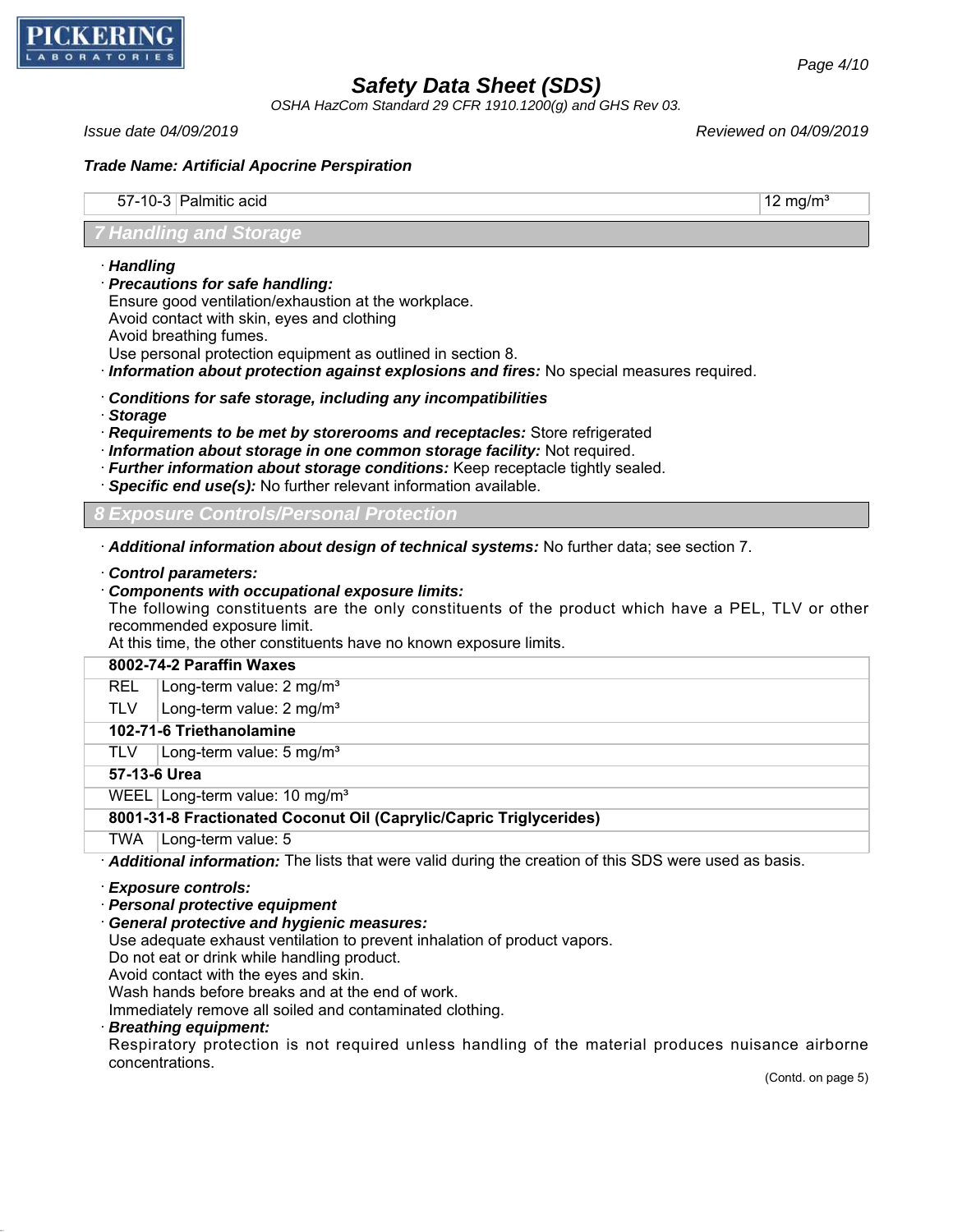

*OSHA HazCom Standard 29 CFR 1910.1200(g) and GHS Rev 03.*

*Issue date 04/09/2019 Reviewed on 04/09/2019*

## *Trade Name: Artificial Apocrine Perspiration*

## · *Protection of hands:*



Protective gloves

- · *Material of gloves:* Latex or vinyl
- · *Penetration time of glove material:*

The exact break-through time has to be determined and observed by the manufacturer of the protective gloves.

· *Eye protection:*



Tightly sealed goggles

- · *Body protection:* Lab coat
- · *Limitation and supervision of exposure into the environment:* None

## \* *9 Physical and Chemical Properties*

- · *Information on basic physical and chemical properties*
- · *General Information*
- · *Appearance: Form:* Liquid
- **Color:** Milky-White · *Odor:* Characteristic
- · **Odor threshold:** Not determined.
- · **pH-value:** Not applicable.
- · *Change in condition Melting point/Melting range:* Not determined. *Boiling point/Boiling range:* Not determined.
- · *Flash point:* None
- · *Flammability (solid, gaseous):* Not applicable.
- *Ignition temperature:* Not applicable
- · *Decomposition temperature:* Not determined.
- · **Auto igniting: Product is not self-igniting.**
- · *Danger of explosion:* Product does not present an explosion hazard.
- · *Explosion limits:* **Lower:** Not determined. **Upper:** Not determined.
- · **Vapor pressure:** Not determined.

49.0.1

· *Density: Relative density:* Not determined. **Vapor density:** Not determined. **Evaporation rate:** Not determined.

(Contd. on page 6)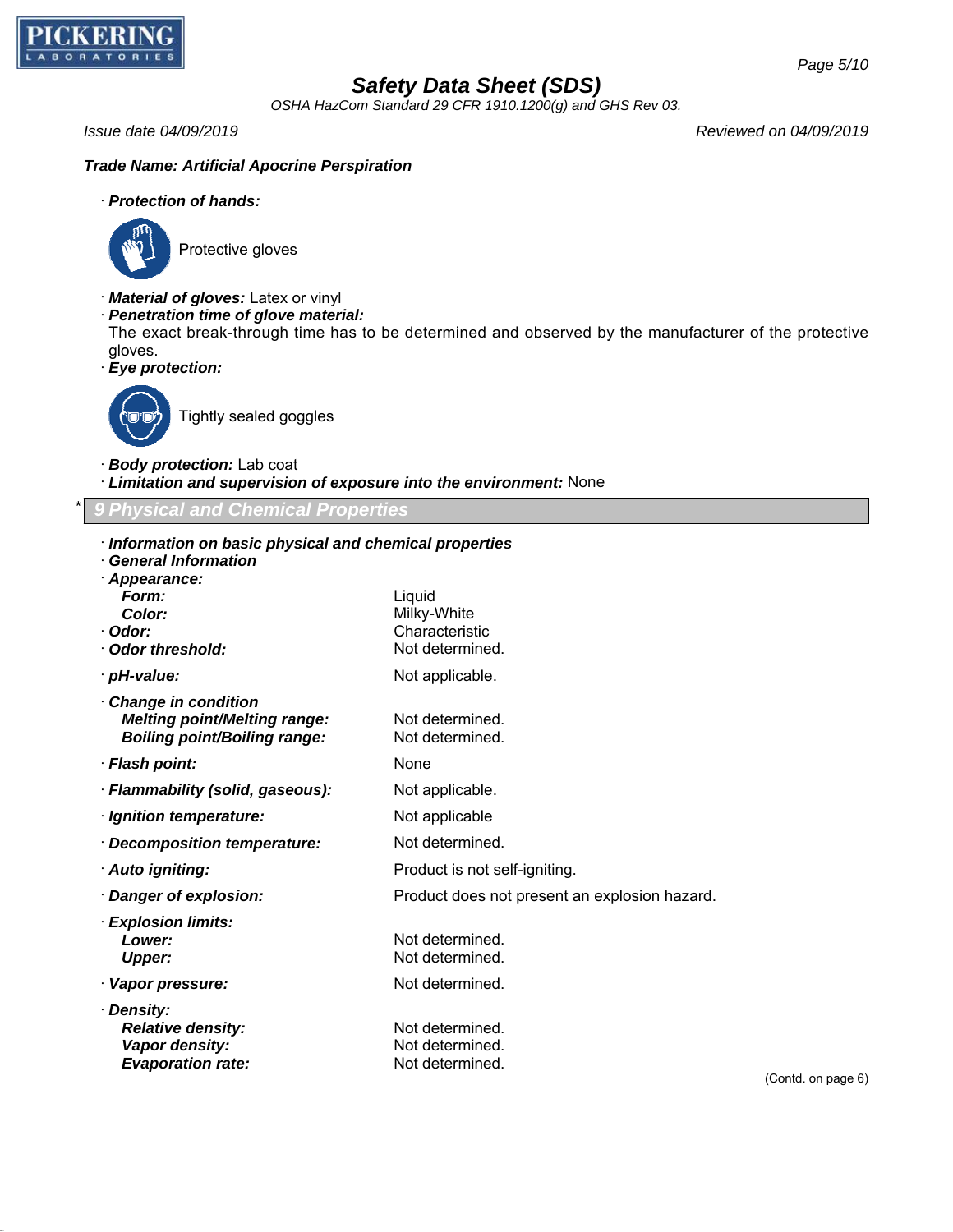

*OSHA HazCom Standard 29 CFR 1910.1200(g) and GHS Rev 03.*

*Issue date 04/09/2019 Reviewed on 04/09/2019*

*Page 6/10*

*Trade Name: Artificial Apocrine Perspiration*

· *Solubility in / Miscibility with:* **Water:** Mater: Mater: Aqueous solution

· *Partition coefficient (n-octanol/water):* Not determined.

| · Viscosity:        |
|---------------------|
| Dynamic:            |
| <b>Kinematic:</b>   |
| . Athor information |

Not determined. Not determined. **Other information:** No further relevant information available.

# *<u>Stability</u> and Reactiv*

· *Reactivity:* No further relevant information available.

- · *Chemical stability:* Stable under normal conditions.
- · *Thermal decomposition / conditions to be avoided:* No decomposition if used according to specifications.
- · *Possibility of hazardous reactions:* No dangerous reactions known.
- · *Conditions to avoid:* No further relevant information available.
- · *Incompatible materials:*

Urea reacts with calcium hypochlorite or sodium hypochlorite to form the explosive nitrogen trichloride.

· *Hazardous decomposition products:* No dangerous decomposition products known.

*11 Toxicological Information*

| · Information on toxicological effects:<br>· Acute toxicity: |                                                      |                                                                    |  |
|--------------------------------------------------------------|------------------------------------------------------|--------------------------------------------------------------------|--|
|                                                              | LD/LC50 values that are relevant for classification: |                                                                    |  |
|                                                              | 57-11-4 Stearic Acid, pure                           |                                                                    |  |
| Dermal                                                       | LD50                                                 | $>5,000$ mg/kg (Rabbit)                                            |  |
|                                                              | 112-80-1 oleic acid, pure                            |                                                                    |  |
| Oral                                                         | LD50                                                 | 74,000 mg/kg (Rat)                                                 |  |
|                                                              | 8002-74-2 Paraffin Waxes                             |                                                                    |  |
| Oral                                                         | LD <sub>50</sub>                                     | >5,000 mg/kg (Rat)                                                 |  |
| Dermal                                                       | LD50                                                 | >2,000 mg/kg (Rabbit)                                              |  |
|                                                              |                                                      | Inhalative $ $ LC50/96 hours $ $ >100 mg/l (Trout)                 |  |
|                                                              | 102-71-6 Triethanolamine                             |                                                                    |  |
| Oral                                                         | LD <sub>50</sub>                                     | 5,530 mg/kg (Rat)                                                  |  |
|                                                              |                                                      | 2,200 mg/kg (Rabbit)                                               |  |
|                                                              | LD50 Oral                                            | 2,200 ml/kg (Guinea Pig)                                           |  |
|                                                              |                                                      | 5,846 ml/kg (Mouse)                                                |  |
| Dermal                                                       | LD50                                                 | >22,500 mg/kg (Rabbit)                                             |  |
| 57-13-6 Urea                                                 |                                                      |                                                                    |  |
| Oral                                                         | LD <sub>50</sub>                                     | 8,471 mg/kg (Rat)                                                  |  |
|                                                              |                                                      | 8001-31-8 Fractionated Coconut Oil (Caprylic/Capric Triglycerides) |  |
| Oral                                                         | LD50                                                 | >5,000 mg/kg (Rat)                                                 |  |
|                                                              | · Primary irritant effect:                           |                                                                    |  |

49.0.1

· *On the skin:* No irritating effect.

· *On the eye:* No irritating effect.

(Contd. on page 7)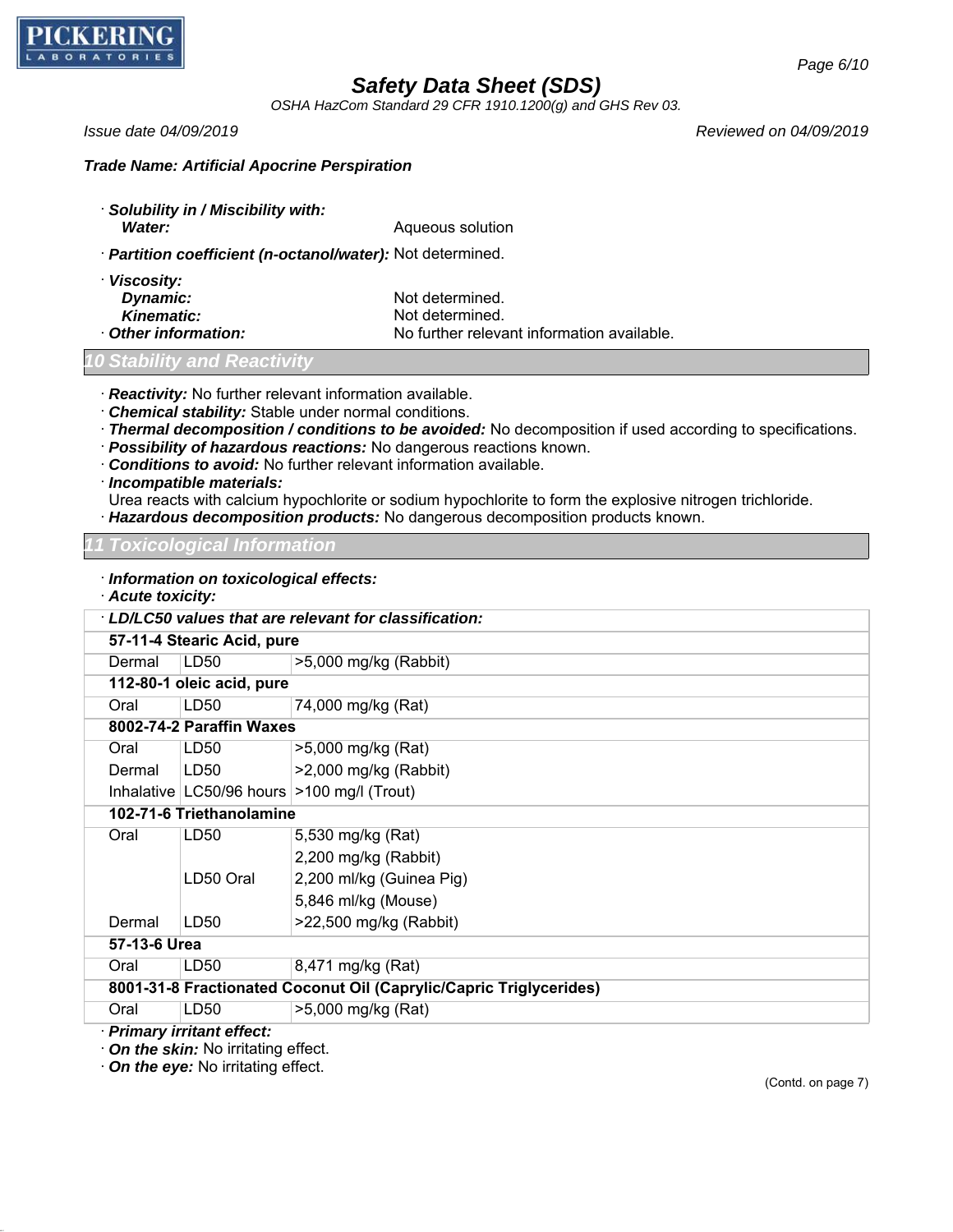

*OSHA HazCom Standard 29 CFR 1910.1200(g) and GHS Rev 03.*

*Issue date 04/09/2019 Reviewed on 04/09/2019*

### *Trade Name: Artificial Apocrine Perspiration*

#### · *Additional toxicological information:*

The product is not subject to classification according to internally approved calculation methods for preparations.

When used and handled according to specifications, the product does not have any harmful effects according to our experience and the information provided to us.

### · *Carcinogenic categories:*

- · *IARC (International Agency for Research on Cancer):*
- Group 1 Carcinogenic to humans
- Group 2A Probably carcinogenic to humans
- Group 2B Possibly carcinogenic to humans
- Group 3 Not classifiable as to its carcinogenicity to humans
- Group 4 Probably not carcinogenic to humans

57-88-5 Cholesterol 3

102-71-6 Triethanolamine 3

#### · *NTP (National Toxicology Program):*

None of the ingredients are listed.

· *OSHA-Ca (Occupational Safety & Health Administration):*

None of the ingredients are listed.

### *12 Ecological Information*

### · *Toxicity:*

· *Aquatic toxicity:*

#### **8002-74-2 Paraffin Waxes**

EC50 >10,000 mg/l (Daphnia)

#### **102-71-6 Triethanolamine**

## EC50 609.98 mg/l (Daphnia)

**57-13-6 Urea**

EC50 >10,000 mg/l (Daphnia)

- · *Persistence and degradability:* No further relevant information available.
- · *Behavior in environmental systems:*
- · *Bioaccumulative potential:* No further relevant information available.
- · *Mobility in soil:* No further relevant information available.
- · *Additional ecological information:*
- · *General notes:* Generally not hazardous for water.
- · *Results of PBT and vPvB assessment:*
- · *PBT:* Not applicable.
- · *vPvB:* Not applicable.
- · *Other adverse effects:* No further relevant information available.

# *13 Disposal Considerations*

### · *Waste treatment methods*

#### · *Recommendation:*

49.0.1

This product may be mixed with a combustible solvent and burned in a chemical incinerator equipped with an after burner and scruber. This product can also be sent to an EPA approved waste disposal facility.

- · *Uncleaned packaging*
- · *Recommendation:* Disposal must be made according to official regulations.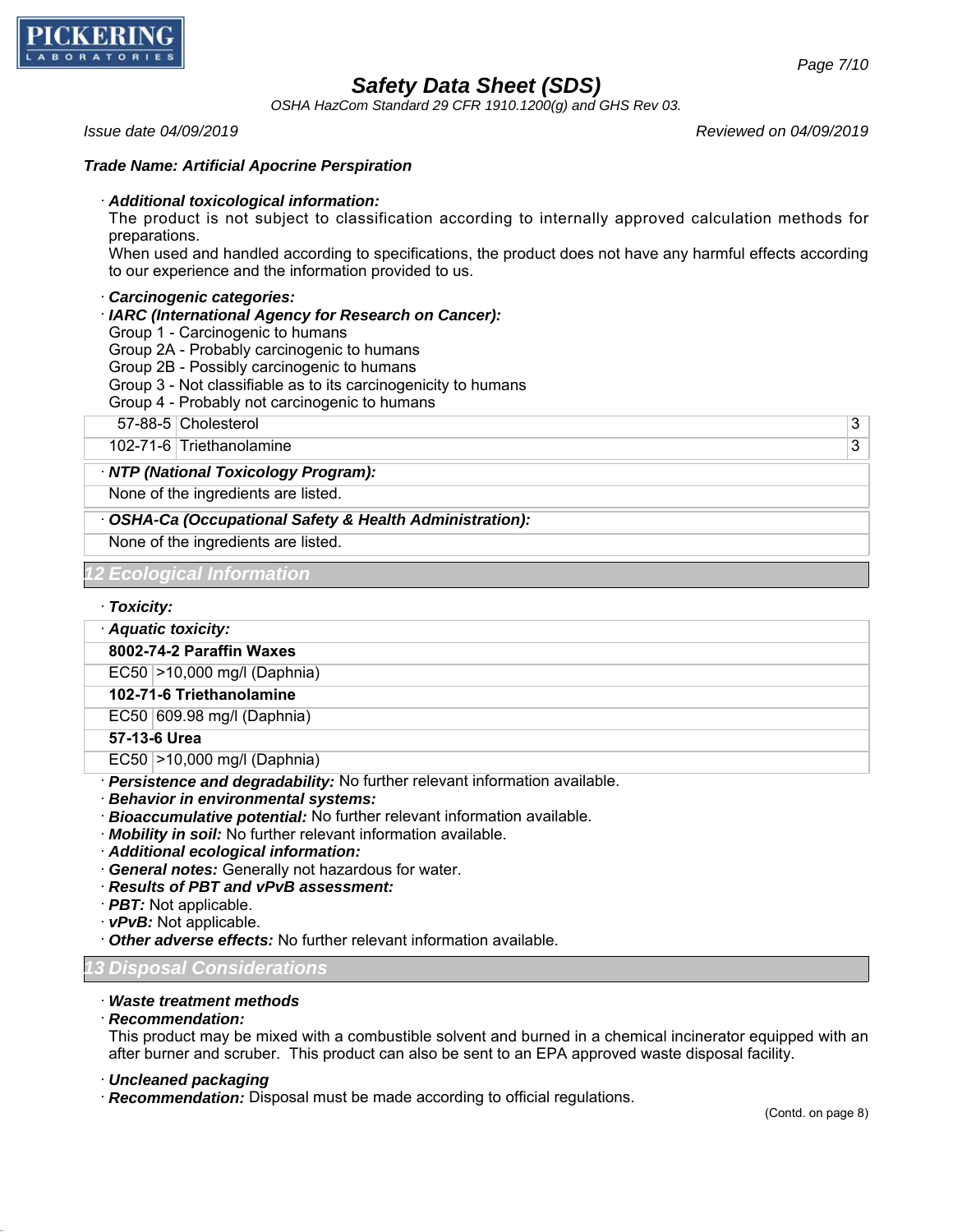

49.0.1

# *Safety Data Sheet (SDS)*

*OSHA HazCom Standard 29 CFR 1910.1200(g) and GHS Rev 03.*

*Issue date 04/09/2019 Reviewed on 04/09/2019*

# *Trade Name: Artificial Apocrine Perspiration*

| <b>14 Transport Information</b>                                                                |                        |
|------------------------------------------------------------------------------------------------|------------------------|
| · UN-Number:                                                                                   |                        |
| · DOT, ADR/ADN, ADN, IMDG, IATA                                                                | Non-Regulated Material |
| · UN proper shipping name:<br>· DOT, ADR/ADN, ADN, IMDG, IATA<br>· Transport hazard class(es): | Non-Regulated Material |
| · DOT, ADR/ADN, ADN, IMDG, IATA                                                                |                        |
| · Class:                                                                                       | Non-Regulated Material |
| · Packing group:                                                                               |                        |
| · DOT, ADR/ADN, IMDG, IATA                                                                     | Non-Regulated Material |
| $\cdot$ Environmental hazards:                                                                 | Not applicable.        |
| · Special precautions for user:                                                                | Not applicable.        |
| · Transport in bulk according to Annex II of                                                   |                        |
| <b>MARPOL73/78 and the IBC Code:</b>                                                           | Not applicable.        |
| · UN "Model Regulation":                                                                       | Non-Regulated Material |
| <b>15 Regulatory Information</b>                                                               |                        |

· *Safety, health and environmental regulations/legislation specific for the substance or mixture:* · *SARA (Superfund Amendments and Reauthorization):*

| None of the ingredients are listed.                                  |               |  |
|----------------------------------------------------------------------|---------------|--|
|                                                                      |               |  |
| Section 313 (Specific toxic chemical listings):                      |               |  |
| None of the ingredients are listed.                                  |               |  |
| TSCA (Toxic Substances Control Act):                                 |               |  |
| 57-11-4 Stearic Acid, pure                                           | <b>ACTIVE</b> |  |
| 112-80-1 oleic acid, pure                                            | <b>ACTIVE</b> |  |
| 60-33-3 linoleic acid, pure                                          | <b>ACTIVE</b> |  |
| 8002-74-2 Paraffin Waxes                                             | <b>ACTIVE</b> |  |
| 111-02-4 2,6,10,15,19,23-hexamethyltetracosa-2,6,10,14,18,22-hexaene | <b>ACTIVE</b> |  |
| 57-88-5 Cholesterol                                                  | <b>ACTIVE</b> |  |
| 102-71-6 Triethanolamine                                             | <b>ACTIVE</b> |  |
| 7647-14-5 Sodium Chloride                                            | <b>ACTIVE</b> |  |
| 57-13-6 Urea                                                         | <b>ACTIVE</b> |  |
| 56-86-0 glutamic acid                                                | <b>ACTIVE</b> |  |
| 10326-41-7 lactic acid                                               | <b>ACTIVE</b> |  |
| 57-10-3 Palmitic acid                                                | <b>ACTIVE</b> |  |
| 8001-31-8 Fractionated Coconut Oil (Caprylic/Capric Triglycerides)   | <b>ACTIVE</b> |  |
| 8001-25-0 Virgin Olive oil                                           | <b>ACTIVE</b> |  |
| 7732-18-5 Water, distilled water, deionized water                    | <b>ACTIVE</b> |  |
| · Hazardous Air Pollutants                                           |               |  |
| None of the ingredients are listed.<br>$\sqrt{2}$                    |               |  |

(Contd. on page 9)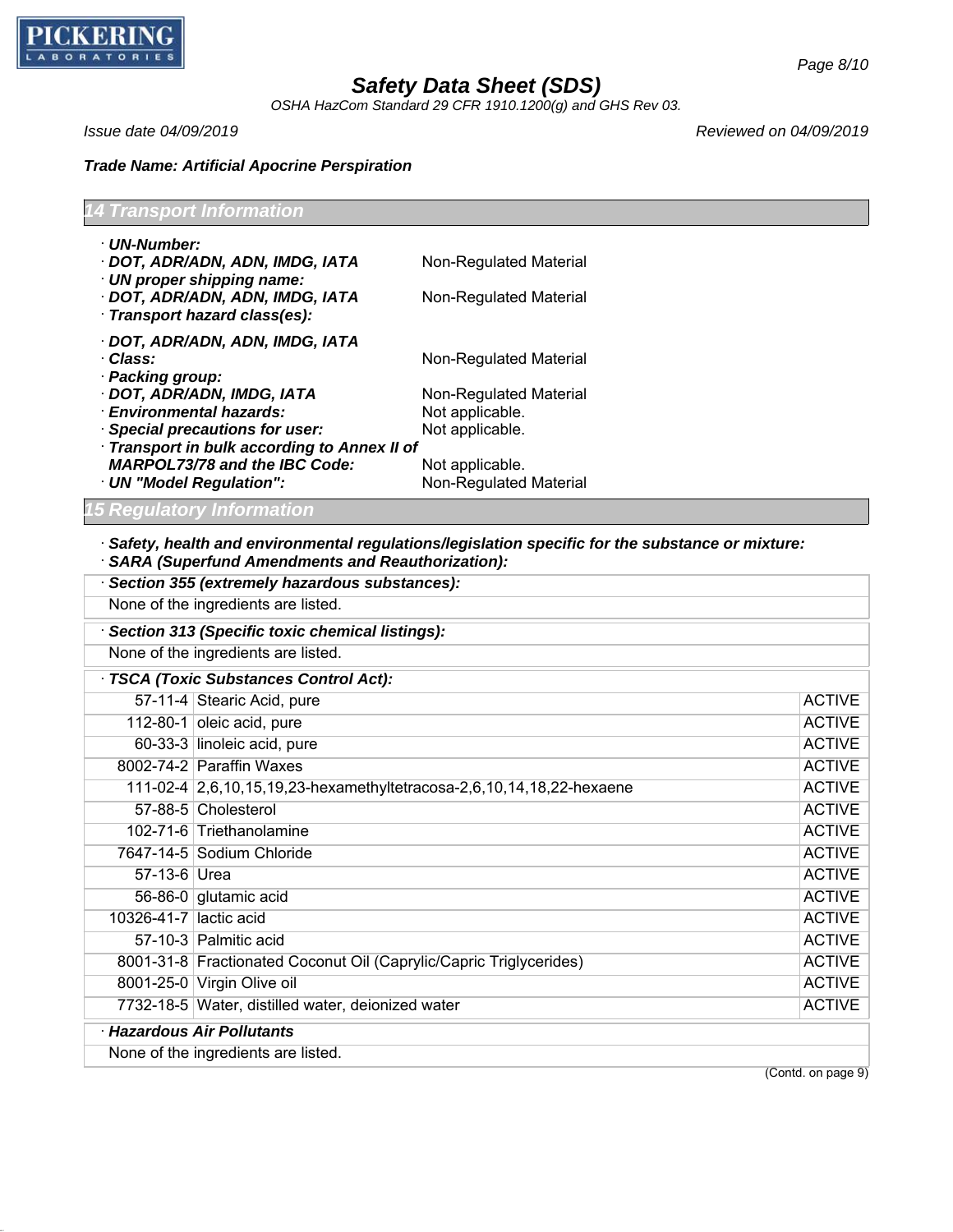

*OSHA HazCom Standard 29 CFR 1910.1200(g) and GHS Rev 03.*

*Issue date 04/09/2019 Reviewed on 04/09/2019*

| <b>Trade Name: Artificial Apocrine Perspiration</b> |
|-----------------------------------------------------|
|-----------------------------------------------------|

| <b>California Proposition 65:</b>                           |  |  |
|-------------------------------------------------------------|--|--|
| Chemicals known to cause cancer:                            |  |  |
| None of the ingredients are listed.                         |  |  |
| Chemicals known to cause reproductive toxicity for females: |  |  |
| None of the ingredients are listed.                         |  |  |
| Chemicals known to cause reproductive toxicity for males:   |  |  |
| None of the ingredients are listed.                         |  |  |
| Chemicals known to cause developmental toxicity:            |  |  |
| None of the ingredients are listed.                         |  |  |
| · New Jersey Right-to-Know List:                            |  |  |
| 8002-74-2 Paraffin Waxes                                    |  |  |
| 102-71-6 Triethanolamine                                    |  |  |
| · New Jersey Special Hazardous Substance List:              |  |  |
| None of the ingredients are listed.                         |  |  |
| · Pennsylvania Right-to-Know List:                          |  |  |
| 112-80-1 oleic acid, pure                                   |  |  |
| 8002-74-2 Paraffin Waxes                                    |  |  |
| 102-71-6 Triethanolamine                                    |  |  |
| · Pennsylvania Special Hazardous Substance List:            |  |  |
| None of the ingredients are listed.                         |  |  |
| Carcinogenic categories:                                    |  |  |

· *EPA (Environmental Protection Agency):*

57-13-6 Urea III and the set of the set of the set of the set of the set of the set of the set of the set of the set of the set of the set of the set of the set of the set of the set of the set of the set of the set of the

· *TLV (Threshold Limit Value established by ACGIH):*

None of the ingredients are listed.

· *NIOSH-Ca (National Institute for Occupational Safety and Health):*

None of the ingredients are listed.

· *GHS label elements* Non-Regulated Material

· *Hazard pictograms:* Non-Regulated Material

· *Signal word:* Non-Regulated Material

· *Hazard statements:* Non-Regulated Material

· *National regulations:*

None of the ingredients are listed.

· *Chemical safety assessment:* A Chemical Safety Assessment has not been carried out.

*<u>Other Information</u>* 

49.0.1

The information and recommendations in this safety data sheet are, to the best of our knowledge, accurate as of the date of issue. Nothing herein shall be deemed to create warranty, expressed or implied, and shall not establish a legally valid contractual relationship. It is the responsibility of the user to determine applicability of this information and the suitability of the material or product for any particular purpose.

· *Date of last revision/ revision number:* 04/09/2019 / 4

· *Abbreviations and acronyms:*

ADR: The European Agreement concerning the International Carriage of Dangerous Goods by Road ADN: The European Agreement concerning the International Carriage of Dangerous Goods by Inland Waterways IMDG: International Maritime Code for Dangerous Goods